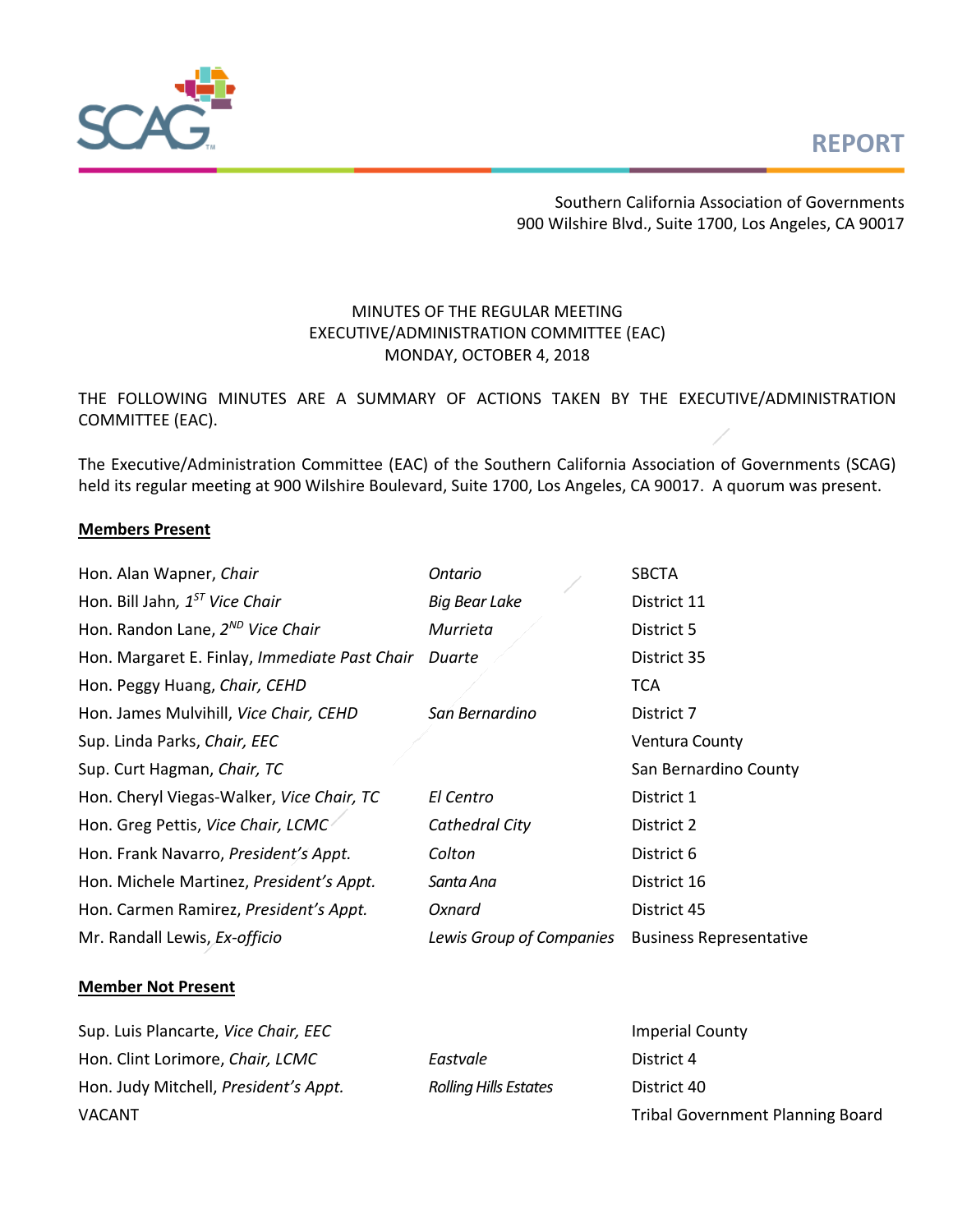# **Staff Present**

Hasan Ikhrata, Executive Director Darin Chidsey, Chief Operating Officer Debbie Dillon, Deputy Executive Director of Administration Kome Ajise, Director of Planning Art Yoon, Director of Policy and Public Affairs Frank J. Lizarraga, Jr., General Counsel Joann Africa, Chief Legal Counsel/Director of Legal Services Basil Panas, Chief Financial Officer Julie Loats, Chief Information Officer Tess Rey‐Chaput, Office of Regional Council Support

# **CALL TO ORDER AND PLEDGE OF ALLEGIANCE**

The Honorable Alan D. Wapner, called the meeting to order at 9:00 a.m. and asked Councilmember Michele Martinez, Santa Ana, District 16, to lead the Pledge of Allegiance.

## **PUBLIC COMMENT PERIOD**

There was no public comment speaker.

## **CLOSED SESSION**

Chair Wapner announced the EAC would convene into Closed Session pursuant to California Government Code Section 54957(b)(1), Public Employment, Executive Director. Members of the public, SCAG staff not necessary for the Closed Session and SCAG Executive Director, Hasan Ikhrata, were asked to leave the meeting room.

At the conclusion of the Closed Session, members of the public, SCAG staff and SCAG Executive Director Hasan Ikhrata returned to the meeting room.

Frank J. Lizarraga, Jr., General Counsel, reported that the EAC took action to recommend to the Regional Council the acceptance of Hasan Ikhrata's resignation as Executive Director and to further commence process for transition.

Hasan Ikhrata, Executive Director, thanked the members of the EAC and expressed gratitude for the 24 years he worked at SCAG. He also expressed his confidence for the leadership, the executive team and SCAG staff who will move the agency forward and continue the work in the region.

# **RECONVENE TO OPEN SESSION**

At 9:35 a.m., Chair Wapner reconvened the Open Session.

#### **REVIEW AND PRIORITIZE AGENDA ITEMS**

There was no prioritization of agenda items.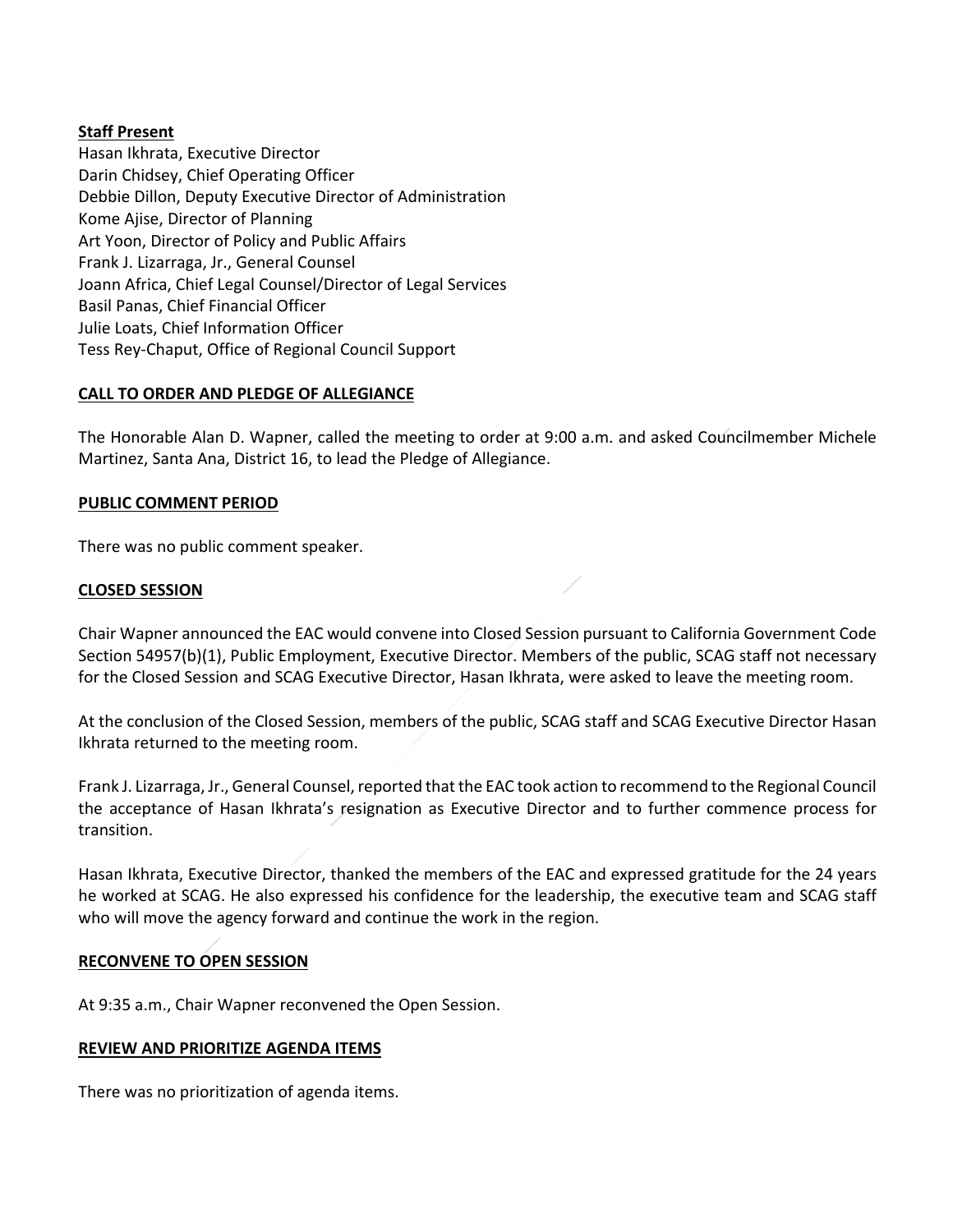## **CONSENT CALENDAR**

## **Approval Items**

1. Minutes of the Meeting – September 6, 2018

#### **Receive and File**

- 2. State and Federal Legislative Monthly Update
- 3. APA California Recognizes Outstanding Planning in the SCAG Region
- 4. Purchase Orders more than \$5,000 but less than \$200,000; Contracts more than \$25,000 but less than \$200,000; and Amendments \$5,000 but less than \$75,000

A MOTION was made (Viegas‐Walker) to approve the Consent Calendar, Item Nos. 1 through 4. Motion was SECONDED (Navarro) and passed by the following votes:

- **AYE/S:** Wapner, Jahn, Finlay, Huang, Mulvihill, Parks, Hagman, Viegas‐Walker, Pettis, Navarro, Martinez and Ramirez (12).
- **NOE/S:**  None (0).
- **ABSTAIN:** None (0).

#### **CFO REPORT**

#### 5. CFO Monthly Report

Basil Panas, Chief Financial Officer, provided an update regarding the Incurred Cost and Indirect Cost Allocation Plan audits by Caltrans; SCAG's membership dues; budget and grants and contracts. With respect to the Caltrans Incurred Cost audit, Mr. Panas reported that SCAG is developing a draft Corrective Action Plan to address the findings. An Audit Committee meeting is scheduled for October 24, 2018 to review the Incurred Cost audit report in detail. Incidentally, external auditors, Vavrinek Trine and Day (VTD) are also performing its FY 2017‐18 audit and a report is scheduled to be released by early December 2018.

Additionally, with regards to the Caltrans Incurred Cost Audit, Hasan Ikhrata, Executive Director, reported there were findings that would improve SCAG's processes. SCAG has contracted two former Caltrans auditors to assist staff address the findings and develop corrective actions.

#### **ADJOURNMENT**

There being no further business, Chair Wapner adjourned the meeting at 9:34 a.m.

[MINUTES ARE UNOFFICAL UNTIL APPROVED BY THE EAC]